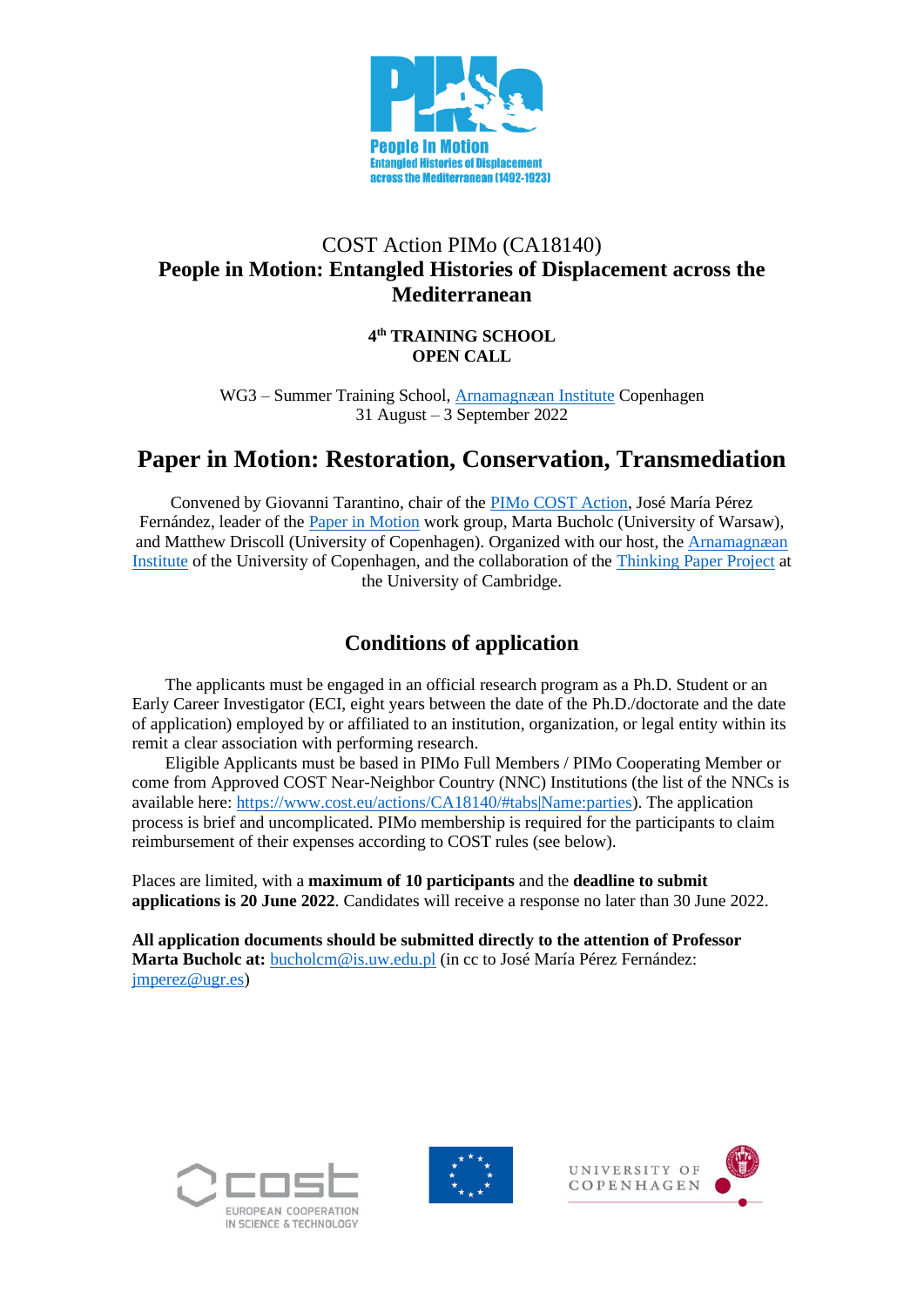

#### **Application documents:**

An application should include:

- 1. A motivation letter indicating reasons to apply, including the connection between the candidate's research interests and PIMo profile (up to two pages).
- 2. CV including a list of published and accepted publications and a description of research experience (up to two pages).
- 3. Description of the Ph.D. research project or the ECI research project (up to three pages).
- 4. A reference letter (one page).

#### **Selection criteria:**

The selection committee will evaluate the applications following the next criteria:

- the connection of the applicant's research project to the research scope of the PIMo project (30%);
- the quality of the applicant's CV  $(30\%)$ ;
- the applicant's motivation to participate  $(20\%)$ ;
- the applicant's research experience  $(10\%)$ ;
- $\bullet$  the reference letter (10%).

The selection committee will prepare a ranking list of applicants. Please note that the committee will strive for a reasonable gender and nationality balance concerning trainee participation. The applicants will be notified of the selection process results no later than 30 June 2022 and will be given one week to confirm their intention to participate. If an applicant declines or fails to confirm, their places will be allocated to the next candidate on the list.

#### **Selection committee**:

Giovanni Tarantino (University of Florence, PIMo Action Chair) Marta Bucholc (University of Warsaw) José María Pérez Fernández (University of Granada) Matthew Driscoll (University of Copenhagen) Orietta da Rold (University of Cambridge)

#### **Expenses will be reimbursed in line with relevant COST rules.**

To be eligible for the reimbursement, each participant will be required to sign the School attendance list daily. For details, please consult the document with the [COST Annotated Rules](https://www.cost.eu/uploads/2022/02/COST-094-21-Annotated-Rules-for-COST-Actions-Level-C-2022-02-15.pdf) and the [travel reimbursement guidelines.](https://www.cost.eu/uploads/2022/03/Travel-Reimbursement-Rules_March-2022.pdf)







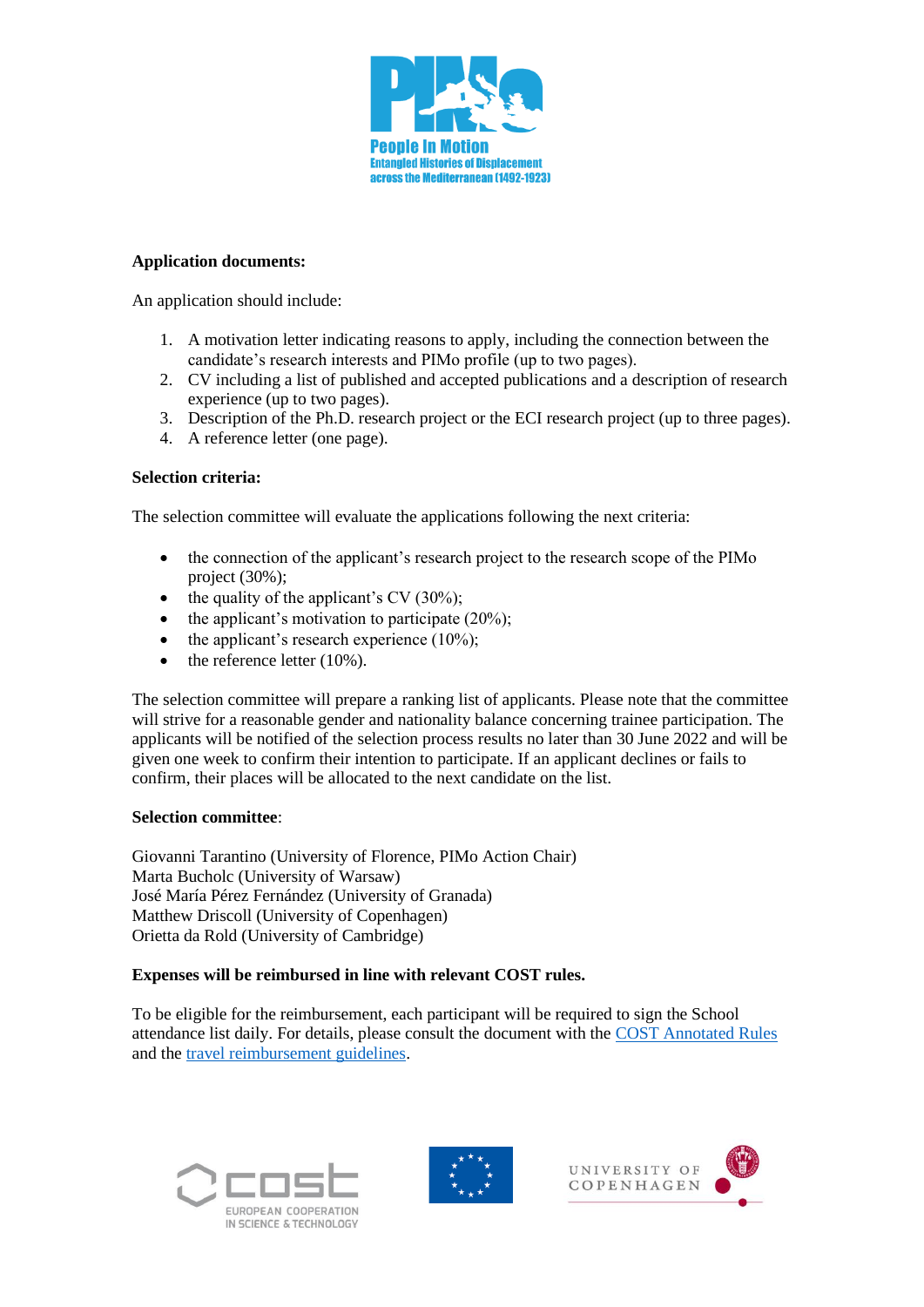

All participants will be required to register for an e-COST profile at [https://eservices.cost.eu.](https://eservices.cost.eu/) Each participant must add their bank details to their e-COST profile before receiving their e-COST invitation.

Neither the COST Association nor the local organizer of the Training school can be considered the applicant's employer. The applicants must make their arrangements for all provisions relating to visa, personal security, health, taxation, social security, and pension matters.

Please note that PIMo STSM (Short Term Scientific Mission) Grants cannot be used to fund the participation in a Training School.

#### **Accommodation and board:**

The organizers will assist the participants in finding suitable accommodation and board options. The participants will be obliged to make their hotel reservations, travel arrangements, and meals. We strongly suggest the participants make travel arrangements and hotel bookings with a cancellation option and purchase cancellation insurance.

**Inquiries:** Please send your inquiries to Prof. Marta Bucholc [\(bucholcm@is.uw.edu.pl\)](mailto:bucholcm@is.uw.edu.pl).

#### **COVID-19 Prevention Guidance:**

The PIMo Training School will be organized following the public health regulations of the Danish Government. The participants are obliged to inform themselves about possible COVID-19 restrictions for entering and staying in Denmark and returning to their home countries.





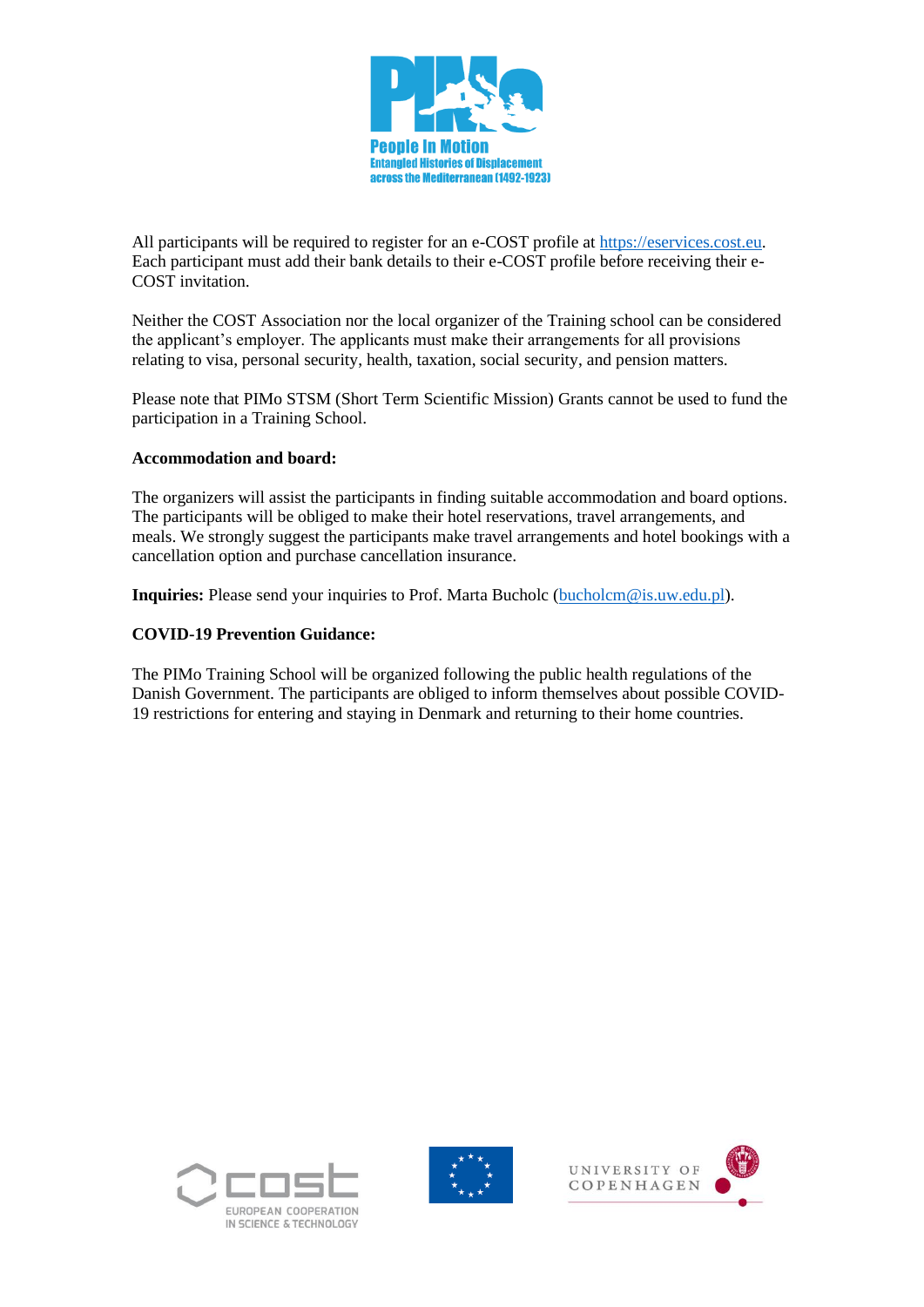

## **Training School Programme and Trainers**

WG3 – Summer Training School, [Arnamagnæan Institute](https://nors.ku.dk/english/research/centres-and-groups/arnamagnaean/) Copenhagen 31 August – 3 September 2022

# **Paper in Motion: Restoration, Conservation, Transmediation**

Before the invention of electronic and digital media, paper was for many centuries the medium that registered, managed, and communicated data and information over the course of modernity. Although its arrival in the European shores of the Western Mediterranean dates to around the 11<sup>th</sup> century, its widespread use in Western and Northern Europe, and its subsequent development, roughly coincides with the general chronological scope of the PIMo COST Action (i.e. 1492 – 1923). Its pervasive presence during this period turned paper into the omnipresent medium that facilitated the conduct of many different disciplines and practices as it also became essential for the movement of people and ideas.

This training school seeks to provide a few case studies in the history of this medium, as it also underlines the role it has played in the circulation of information, ideas, and people from the shores of the Mediterranean on to the North of Europe, and eventually the rest of the globe. Its geographical scope will take trainees from the Muslim Manuscripts of Turkish libraries and archives, onto the National Library in Florence, the remarkable collection of Hernando Colón in Seville—which was itself the result of massive Mediterranean and European shopping sprees and it will finally end up by tracing the global dispersion of his books and catalogues, one of which ended up at the Arnamagnæan Institute in Copenhagen.

Many of these books and documents—in Turkish, Arabic, Latin, Italian, Spanish, and a great diversity of other languages—circulated not just throughout diplomatic and commercial networks. They were also set in motion by the displacement of individuals and communities who took with them the documents that gave them a legal identity and the texts that articulated and legitimized the existence of the communities—national, religious, linguistic, political, or ethnic—in which they belonged, and which were to a large extent part of their identity too.

This training school will bring together scholars in the history of paper-based documents, in both manuscript and print, alongside experts in techniques for their conservation and restoration. A third group of trainers will teach seminars on the transmediation of these documents into digital e-texts. All these experts work in institutions—libraries, archives, universities—devoted to the study, care and conservation of these documents, many of which were produced in different periods, and above all in different places, frequently very distant from their current locations. The training school will look into the history of some case studies, will trace the paths these books and documents have followed over the course of their history, and examine how this has affected them in material terms.

Trainees will attend workshops on traditional paper production techniques, methods and materials for the care and conservation of paper-based documents, and seminars on how their contents are turned into e-texts. In short, the training school offers a unique opportunity to learn







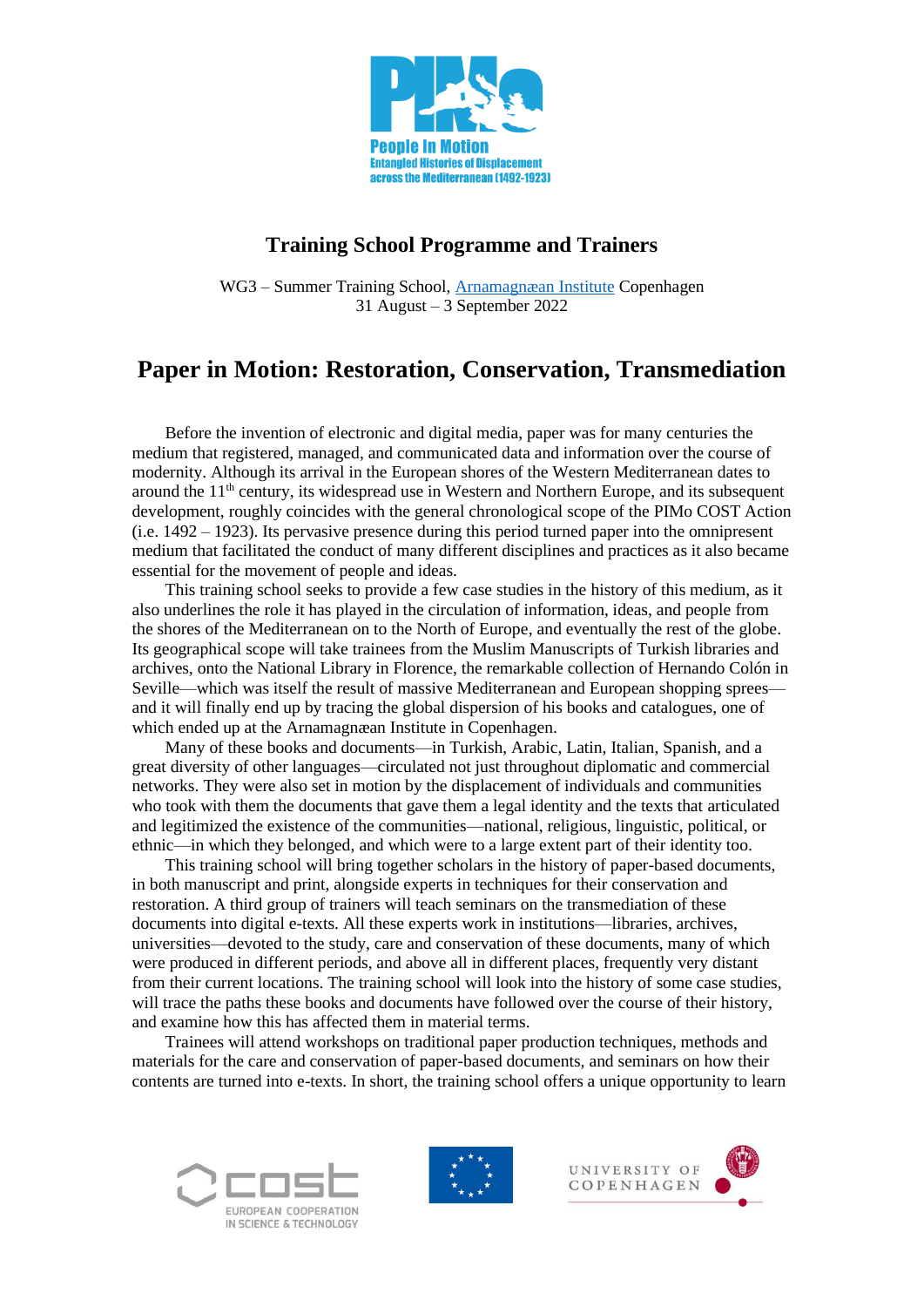

about the history and background of these documents in motion, as they also acquire hands-on practical knowledge through close examination of particular case studies, against the overall background of the momentous transition we are undergoing from traditional paper-based means of communication on to electronic-digital media.

Towards the end of the school trainees are expected to present a final essay on how the contents of its programme relates to their respective research projects. This essay—ideally, but not necessarily—illustrated with a relevant image, will be published in one of the project's sections (e.g. [Research in Progress,](http://www.peopleinmotion-costaction.org/category/research-in-progress/) or [Visual Reflections\)](http://www.peopleinmotion-costaction.org/category/visualreflections/). They could even be videotaped as a brief chat and / or documentary to be uploaded to our [YouTube channel.](http://www.youtube.com/channel/UCJoNYgCsi6njD8HpZ6dv74A/about) In general, trainees will be encouraged to contribute to some of our dissemination events.

# **Trainers, titles & abstracts**

(in chronological order of intervention)

## **Orietta Da Rold (St John's College, Faculty of English, University of Cambridge)**

## *Papermaking Technology through Time*

In this talk, I will discuss how the technology of papermaking can be observed in archival evidence. Paper changed through time, but even within the medieval period, paper-making techniques were constantly improved. This process is evident when modern scholars not only read the books, but also read the paper which was used to make these books. When we closely study the paper that we find in books and archives, we can see that the colour, texture and quality of the paper in front of us differ. The sheet of paper can tell stories about the papermoulds, which need mending, pulp not uniformly spread and beautiful, high-quality crafted products. The stories that these sheets of paper tell offer an historical perspective on which we still need to reflect.

**Dr Orietta Da Rold** is an Associate Professor at the University of Cambridge and Fellow of St John's College. She has published widely on medieval textual cultures and manuscript studies. She has published more than ten books, including several edited collections. Recently, she is the author of *Paper in Medieval Britain: From Pulp to Fiction* (CUP), which emerged from her British Academy Mid-Career Fellowship, and she is currently working on a book project provisionally entitled 'Paper in Time and Space'.







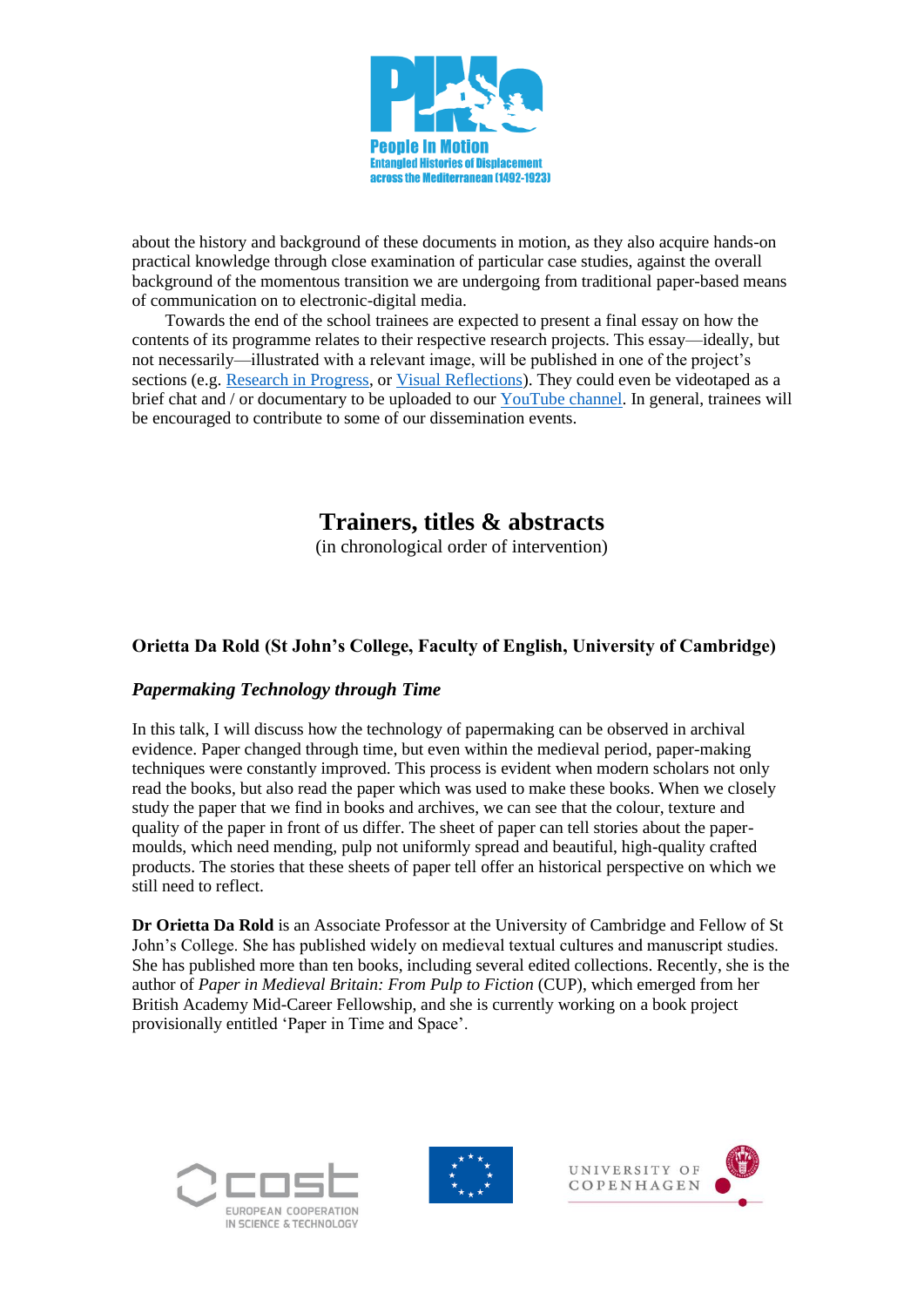

## **Ditte Duus, Carl Krantz, Anne Mette Hansen, Natasha Fazlic, Matthew Driscoll (Arnamagnæan Institute)**

#### *Paper Making***, parts I and II -** *Watermarks and paper conservation*

This is a practical, hands-on session where participants will first design their own watermarks and then each produce a sheet of paper using them. Various aspects of paper manuscript conservation will be presented, with examples from the Arnamagnæan Collection. The session on watermarks will introduce the study of watermarks, including a survey of online and printed scholarly resources. Participants will then be given images of a number of watermarks and asked to describe them.

**Anne Mette Hansen** is lecturer/associate professor at the Department of Nordic Studies and Linguistics and Curator of the Arnamagnæan Manuscript Collection. Her interests include medieval and early modern Danish literature, manuscript studies and textual scholarship. Among her current projects is a digital edition of the 16th-century prayerbook known as Marine Jespersdatters bønnebog (AM 421 12mo).

**Matthew Driscoll** is Professor of Old Norse Philology at the Arnamagnæan Institute, a research centre within the Department of Nordic Studies and Linguistics at the University of Copenhagen's Faculty of Humanities. His research interests include manuscript and textual studies, particularly in the area of late pre-modern Icelandic. He also has a long-standing interest in the Digital Humanities, and served for many years on the technical council of the Text Encoding Initiative. His publications include articles and books on various aspects of premodern Icelandic literature, as well as editions and translations of a number of medieval and post-medieval Icelandic works.

**Ditte Duus** has a BSc. in graphic conservation and restoration from The Royal Danish Academy, School of Conservation, and subsequently studied bookbinding and parchmentmaking at Leksand Folkhögskola in Sweden. Ditte is in a temporary position at the Arnamagnæan Institute working with paper and book conservation of the manuscripts.

**Natasha Fazlic** is a conservator at the Department of Nordic Studies and Linguistics and head of the conservation workshop at the Arnamagnæan Manuscript Collection. Her interests include medieval bookbinding and parchment manuscripts.

**Carl Krantz** is a conservation technician at the Arnamagnæan Institute and Manuscript Collection, working daily with different conservation treatments for the collection. His special interests include paper, 18th- and 19th- century bindings, as well as historical conservation treatments, such as silking.





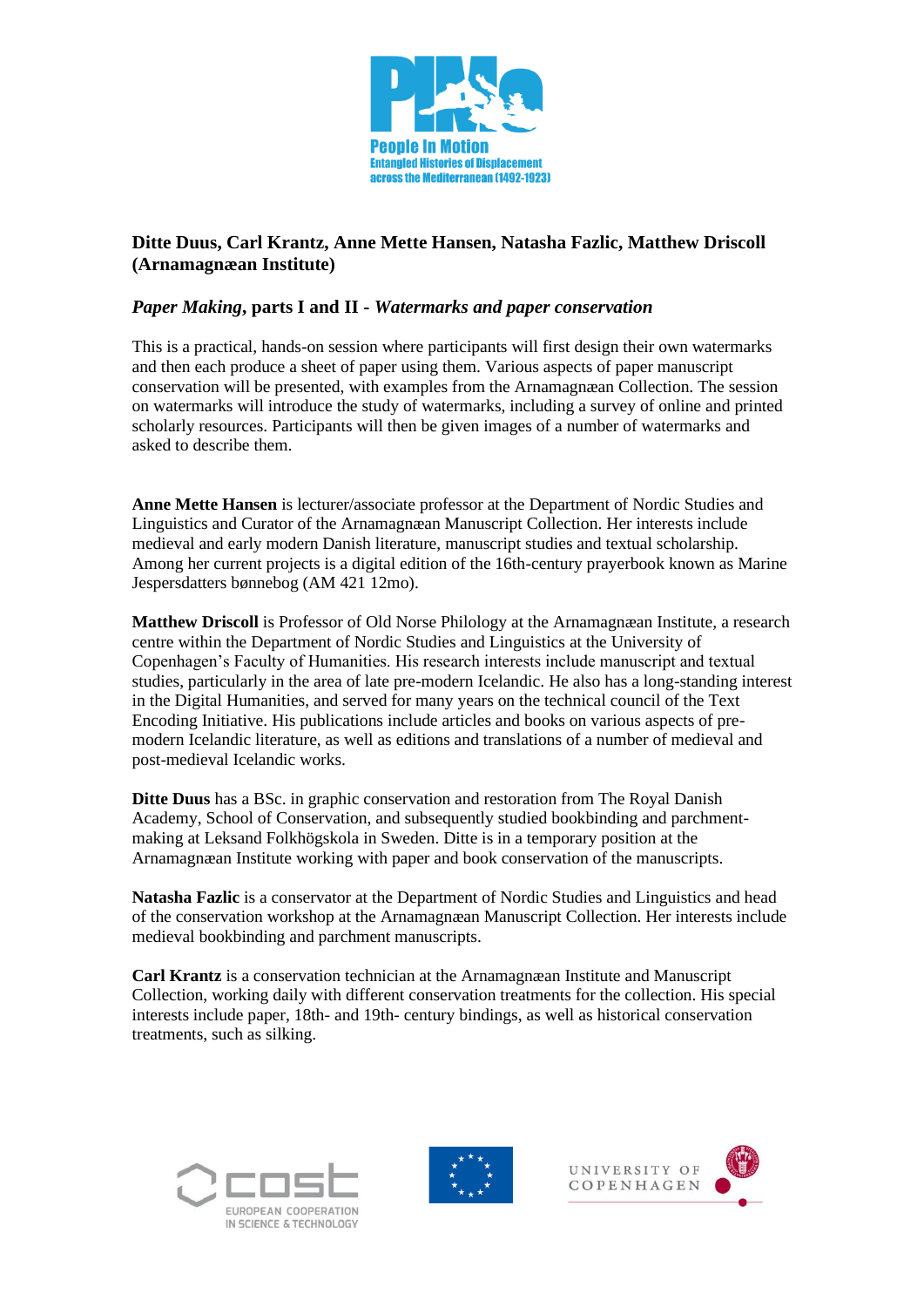

#### **Alessando Sidoti (Florence National Library)**

## *The Florence flood and its impact on book conservation: how the first bindings developed into Christopher Clarkson's "limp vellum binding project"*

During the early years of work on the flooded materials of the National Library of Florence many new techniques were implemented for the setup of "the system" of the National Library. Among the others some brilliant conservators managed to develop new ways of bindings starting what, later on, was referred as "conservation binding". The Florence Flood became a huge test of binding techniques, among which was evident which survived the better, this led the conservators to select ways to treat books looking at historical structures in a critical way, comparing them and highlighting which seemed to last longer. Looking at historical pictures coming from the collection of Peter Waters and flooded books selected as interesting bindings and books (bound from Christopher Clarkson and Peter Waters) we will deal with various issues related to flooded materials.

**Alessandro Sidoti** graduated in 1996 at the European School for book Conservation in Spoleto, Italy. The school is recognized to international level and hosts conservators coming from the most important International Institutions. He then, from 1996 to 1998 specialized in Restoration and Conservation of rare books and manuscripts at the West Dean College (West Sussex England), working under the direct supervision of Christopher Clarkson on rare books and manuscripts of important English institutions, Libraries and Archives. Works as a book conservator for the National Library of Florence from 1999. He has worked as a teacher for the Italian Ministry for the Cultural heritage to international courses in Malaysia and Lebanon, and in many other courses and seminars in Italy mainly on storing techniques and exhibition of the library materials and on non invasive restoration techniques and emergency salvage techniques for library materials (among others for ICCROM). He wrote together with Gisella Guasti the disaster plan of the National Library of Florence. From the year 2018 he is a teacher in the School of Conservation of the *Opificio delle pietre dure*.

## **Nil Baydar (Süleymaniye Library and the Süleymaniye Kitap Şifahanesi, Istanbul)**

#### *The preservation of manuscripts at the Istanbul Manuscripts Conservation Department*

This seminar will discuss a series of different approaches to methods and techniques for the preservation of manuscripts used at the Istanbul Manuscripts Conservation Department. This institution is responsible for the preventive conservation and restoration of manuscripts in different Turkish libraries and archives. Working under the Ministry of Culture and Tourism of the Republic of Turkey, the institution is responsible for the preservation of approximately







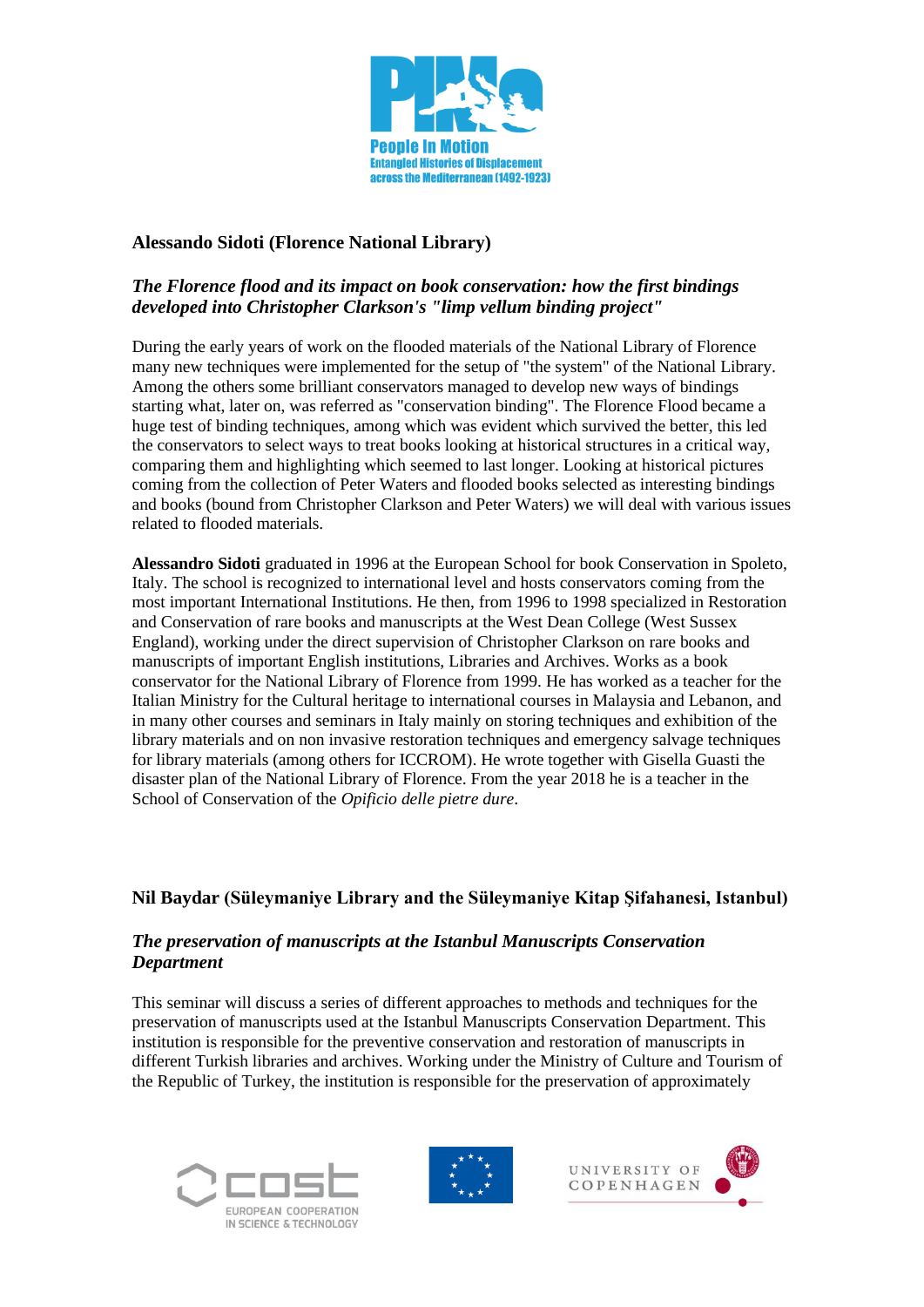

250,000 manuscripts and 300,000 rare, printed books. It is responsible for the training of librarians and archivists, and this seminar will explain and illustrate the methods, materials, and conservation techniques employed in the so-called "book hospital".

#### *"Old repairs" in Islamic Manuscripts*

Islamic manuscripts have over the centuries been submitted to different types of restoration and repair methods, some of which were so aggressive as to have covered the original text of the manuscript. In other occasions, the intervention was so small as to be almost imperceptible. But over time, these old repairs have indeed become part of the book and its history. It is also possible to infer the history of some repairs from the watermarks on the papers used or the pigments used in the repairs. This seminar will examine the histories of some of these old repairs made upon the manuscripts in our Conservation Center will be examined. By examining the application methods of the repairs and the materials used, some invisible details of the history of the book will be revealed.

**Nil Baydar** graduated from the Department of Restoration and Conservation at Ankara University, and the Department of Art History at Istanbul University. She has trained on the conservation of paper and leather at the Gelsenkirchen Restoration Institute in Germany, and between 2005 and 2012 she worked in the private sector at her own conservation and restoration company. She has published numerous essays in both Turkish and international journals on the conservation and preservation of paper, leather, and parchment documents and artistic objects. Since 2012 she is deputy director of the Conservation Department of the Manuscripts Institution at the Turkish Ministry of Culture and Tourism.

## **Harry Metcalf (Fitzwilliam Museum, University of Cambridge)**

#### *Deceptive repairs to Meckenem prints at the Fitzwilliam Museum*

There are 150 prints by Israhel van Meckenem (c.1445/10-1503) in the Fitzwilliam Museum which come from two main sources: 92 of the sheets were bequeathed by the Museum's founder, Richard,  $7<sup>th</sup>$  Viscount Fitzwilliam (1745-1816), and a further 48 came from the collection of Rev. Thomas Kerrich (1748-1828), Principal Librarian of Cambridge University. A routine condition check of *St Francis Receiving the Stigmata* (22.I.2-9) revealed extensive and highly skilled restorations. Very similar interventions were subsequently found on a further 17 Meckenem prints acquired from the two collectors. It is not uncommon for prints of this period to be repaired and retouched to mask signs of wear and use, primarily associated with historic mounting, but the complexity, skill and early date of these restorations is unusual, and it is entirely possible that the collectors were unaware of the extent of the alterations to these sheets. It is hoped that by investigating the restorations it will be possible to cast light on both







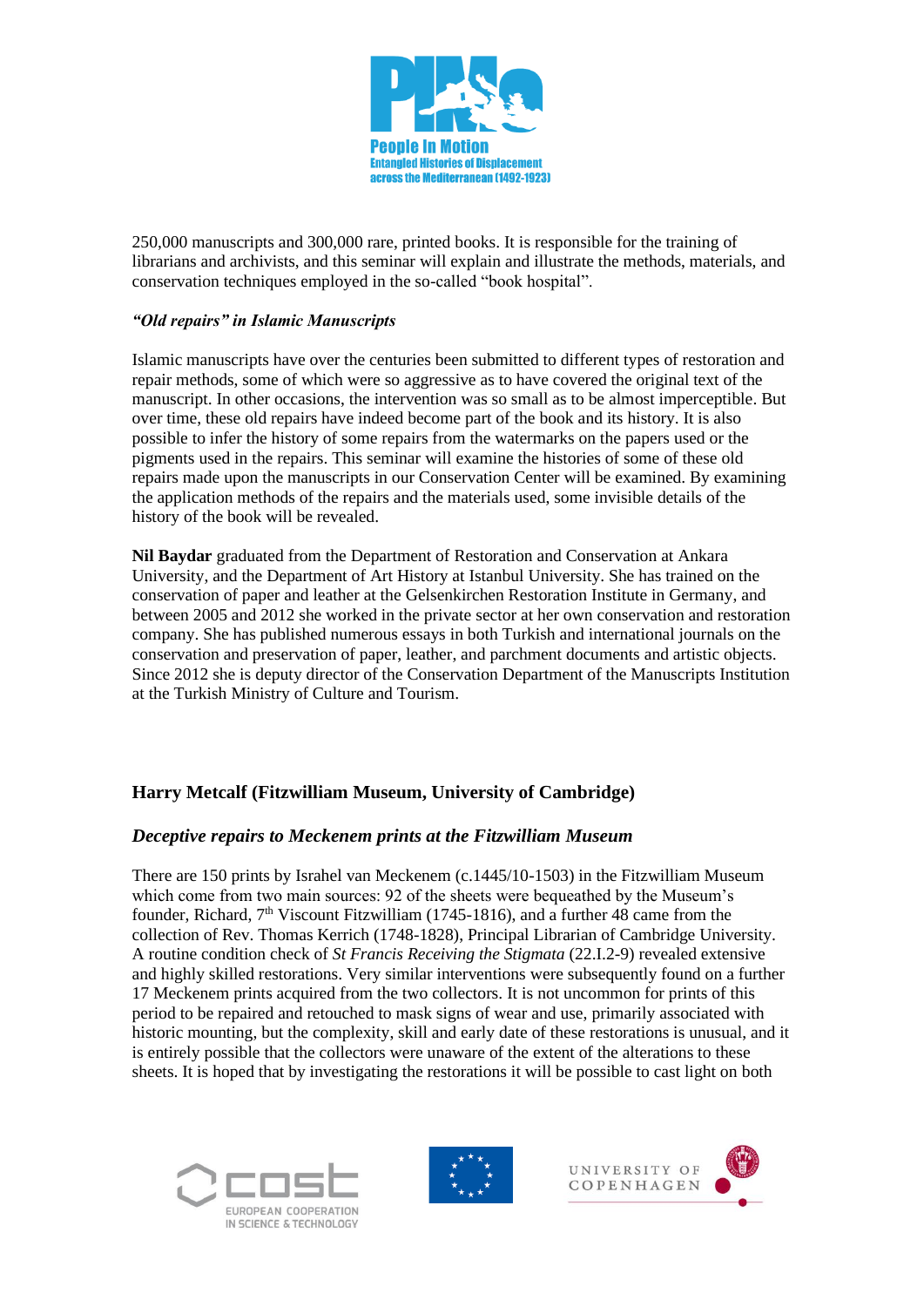

missing elements of the history of the objects and the development of the art and craft of paper conservation/restoration.

**Harry Metcalf** is a paper conservator at the Fitzwilliam Museum, primarily responsible for the print collection. Before this he worked at Bristol Museum & Art Gallery and was the Craigen W. Bowen Fellow in Paper Conservation at Harvard Art Museums.

## **José María Pérez Fernández (University of Granada)**

#### *Paper and Information Management in Hernando Colón's Catalogues*

This seminar will discuss and illustrate how Hernando Colón took advantage of some of the most important material features of paper as a medium to compile, manage, and arrange information in the different catalogues he put together as he travelled all over Europe purchasing books for his universal library. The project had such a vast scope that Hernando had to develop innovative methods to organize and classify its books and make sense of all the wealth of information within and about them. The seminar thus addresses these documents and the way they were created as a case study of paper in motion in its different dimensions, including the light and inherent mobility of paper, and the uses that it was put to. It will also approach its modularity, which facilitated the rearrangement of data registered in slips of paper into larger systematic wholes of a very versatile nature. It will show, in short, that paper became the fundamental medium during a period when new developments in global exploration, science, and navigation techniques went hand in hand with the circulation of ideas and objects, as well as with information and people in motion.

**José María Pérez Fernández** is a professor at the University of Granada and leads the "Paper in Motion" work group within the PIMo COST Action. In this capacity he has organized a series of academic events, exhibitions, and also prepared several publications, some of which include [Paper in Motion: Information and the Economy of](https://www.paperinmotion.org/) Knowledge in the Early Modern [Mediterranean,](https://www.paperinmotion.org/) and a special section of *CROMOHS* dedicated to *[Approaches to the Paper](https://oajournals.fupress.net/index.php/cromohs/issue/view/533/111)  [Revolution](https://oajournals.fupress.net/index.php/cromohs/issue/view/533/111)*. He is the author, with Edward Wilson-Lee, of *Hernando Colón's New Worlds of Books: Toward a Cartography of Knowledge* (Yale, 2021) and is one of the editors of a sixvolume critical bilingual edition of Hernando Colón's main catalogue, the *Libro de los Epítomes* (forthcoming, Oxford University Press).





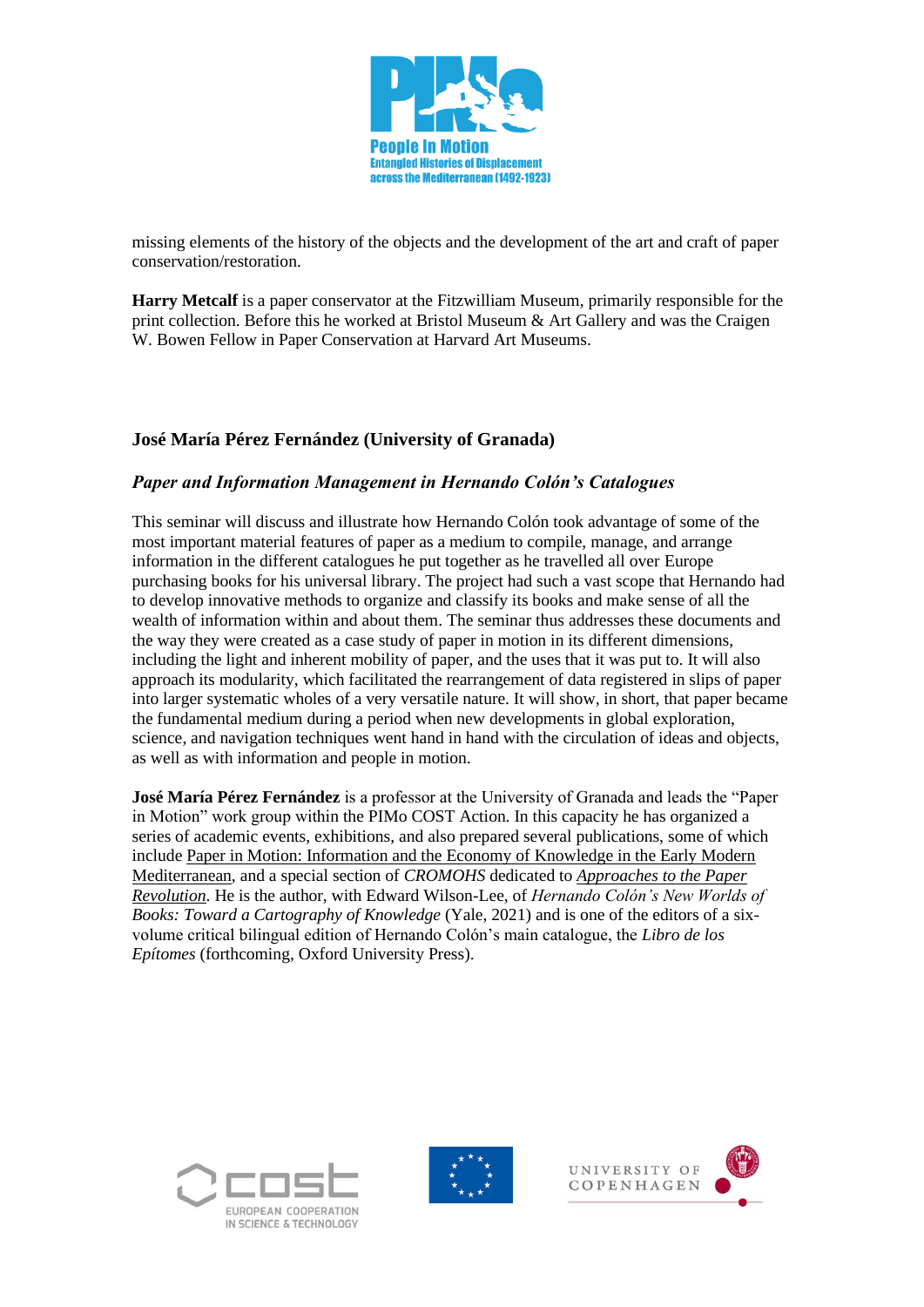

**Matilde Malaspina & Joanna Duyster Borreda (Post-doctoral fellows, Arnamagnæan Institute, U. of Copenhagen)**

## *Paper in motion: the circulation of the* **Libro de los Epítomes** *and the dispersion of part of Hernando's library from Seville throughout the rest of the globe***, parts I and II**

This seminar will introduce the *Libro de los Epítomes*—arguably the most important catalogue in Hernando Colón's project of a universal library—its most relevant material features and its place in the collection. It will also present the most recent findings on the provenance of this document, with a particular emphasis on how the manuscript travelled throughout diplomatic networks. The seminar will also approach the dispersion of Hernando's enormous library over the centuries, throughout both domestic libraries and institutions, as well as international libraries and collectors. Finally, the seminar will also introduce the CERL database, which is currently under construction and will include all the titles registered in the *Libro de los Epítomes* and also in the other catalogues that Hernando created for his library.

**Matilde Malaspina** got her BA and MA from the Università Cattolica del Sacro Cuore (Milan, Italy) in Medieval and Humanistic Philology, specialising on the transmission of texts in manuscript form with a specific focus on the late-14th and the 15th century. Her PhD thesis (University of Oxford, 2019) examined the printed transmission and circulation of Aesopian texts in Italy up to 1501, and was part of the ERC-funded 15cBOOKTRADE Project. Within the Book of Books Project, she has been working on the identification of the texts epitomised in the *Libro de los Epítomes*, and on the study of its material features and of the dynamics of its production within the context of Hernando Colón's library.

**Joana Duyster Borreda** got her BA and MA from the University of Heidelberg in Medieval and Modern History and a PhD from the University of Oxford, specialising in modern Spanish History. She is a postdoctoral researcher in the Book of Books project, where she investigates the cultural and political dimension to the manuscript and works both on the provenance of the *Libro* as well as Hispano-Danish relations in the early-modern period.

## **René Hernandez Vera (Arnamagnæan Institute)**

#### *A choice of material: Franciscan paper miscellanies in Late Medieval Italy (Padua)*

This presentation will explore the role of paper as the material of choice for the production of manuscript miscellanies within the reformed community of Franciscan friars in Padua during the second half of the fifteenth century. Franciscan friars were familiar with paper as a material for the production of manuscripts. It is interesting, however, that most of the manuscripts





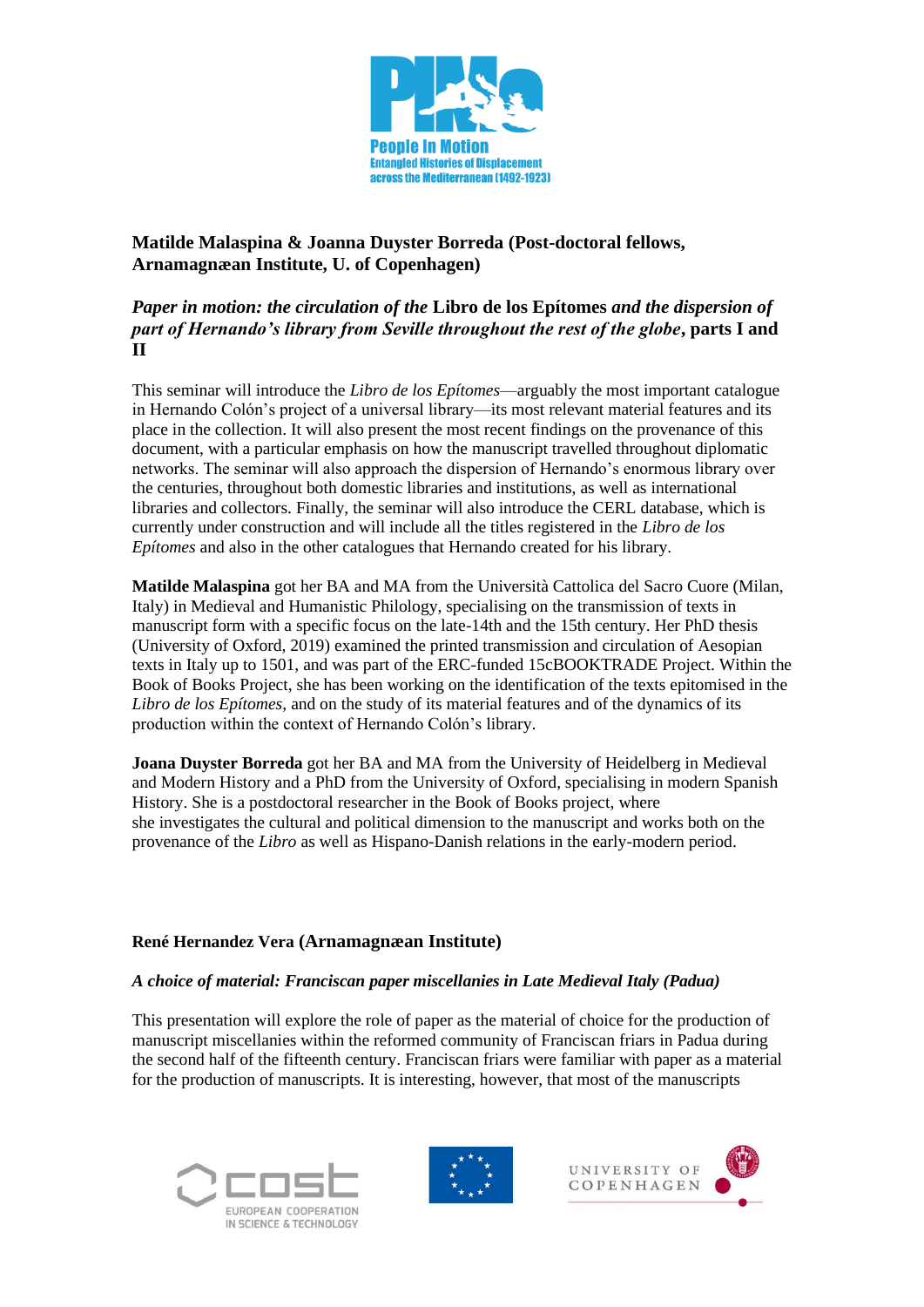

produced or collected in Franciscan convents were parchment volumes, as revealed by the catalogues and the examination of the surviving exemplars. This situation changed dramatically with the arrival of the reformed, or Observant, community during the fifteenth century. Observant manuscripts were characteristically different, especially because they were paper miscellanies with a lower level of sophistication and a wider scope in manufacturing and contents. After assessing the definition and modalities of miscellaneity in early modern manuscripts, the presentation will propose a swift comparison between examples of parchment manuscripts coming from the library of the unreformed Franciscan friars in Padua, the Biblioteca Antoniana, and a set of paper miscellanies coming from the reformed convent of San Francesco Grande. The comparison will show that, at least for the Franciscans in Padua, paper was a material of choice for miscellanies, compilations and materials for work and study used by Observants, while parchment was a material preferably used for volumes that contained single works or a collection of works of a single author, that were collected preferably by the unreformed friars of the Community. This is consistent with recent findings in scholarship which suggest that, by the second half of the fifteenth century, unreformed friars preferred to collect volumes already produced, while Observants could be described as active writers, responsible for the production of new manuscripts, preferably in paper. The presentation will underline how miscellany compilers were aware that paper was not only a cheaper and remarkably flexible material, but also that it would be the natural choice in order to underline the specificity of the Observant movement: innovation, humility, adherence to the original intention of the order's founder and commitment to preaching, pastoral care and writing.

**René Hernández Vera** is a postdoctoral fellow on the project The Book of Books: Hernando Colón's Libro de los Epítomes at the Department of Nordic Studies and Linguistics of the University of Copenhagen. His main fields of research are medieval and early-modern literacy, book history and the cultural agency of compilers of manuscript miscellanies.

## **Matthew Driscoll (Arnamagnæan Institute, U. of Copenhagen)**

#### *Transcribing and describing primary sources using TEI-conformant XML*

My presentation will introduce some of the issues, both practical and theoretical, involved in describing and transcribing primary sources using TEI-conformant XML, looking in particular at how the ideas of the so-called 'new' or 'material' philology impact upon scholarly editorial practice, and how various aspects of the text's 'artefactuality', aspects which have generally been overlooked in traditional printed editions, can be presented in the context of an electronic edition, without compromising the edition's usability.

**Matthew Driscoll** is Professor of Old Norse Philology at the Arnamagnæan Institute, a research centre within the Department of Nordic Studies and Linguistics at the University of







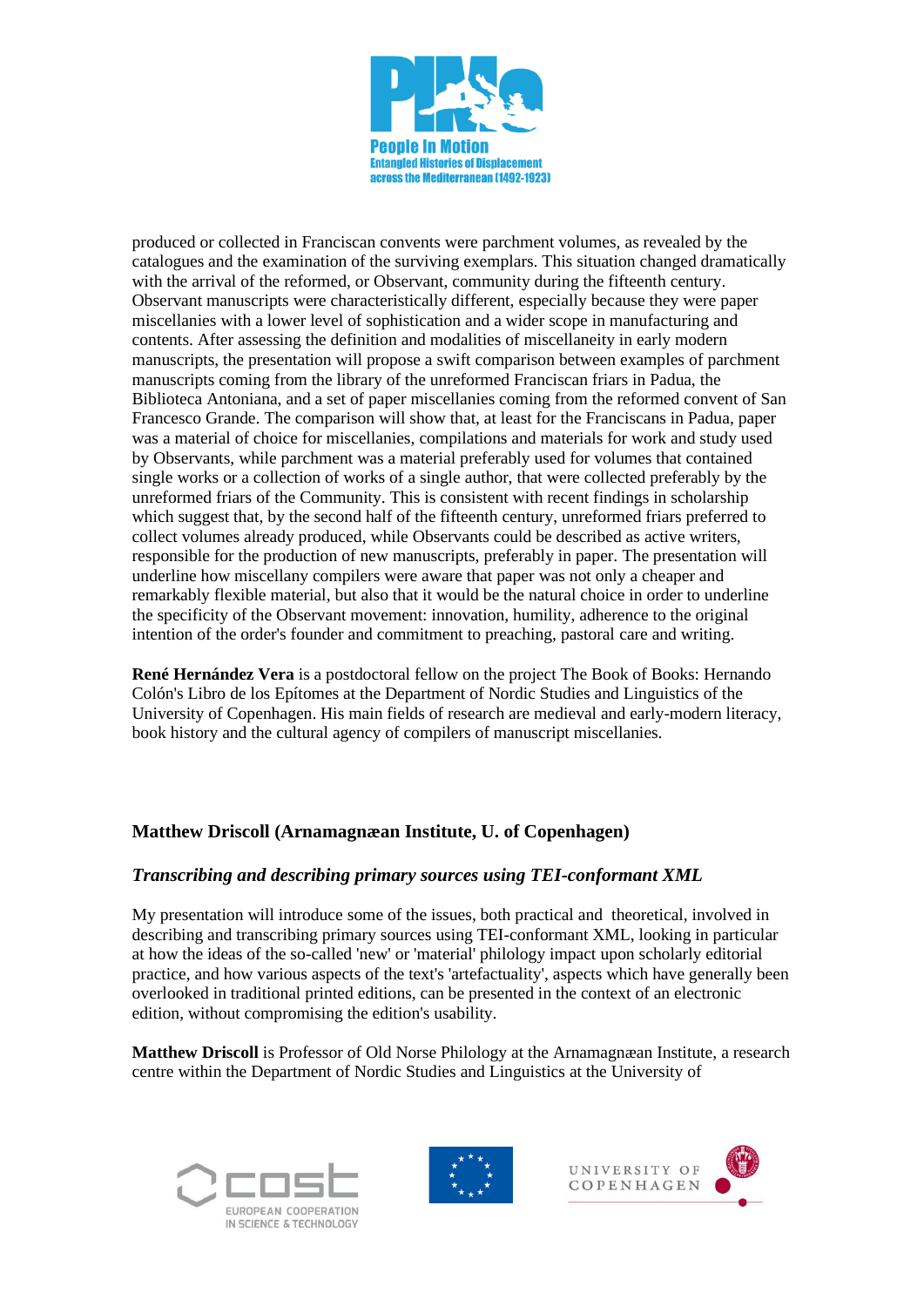

Copenhagen's Faculty of Humanities. His research interests include manuscript and textual studies, particularly in the area of late pre-modern Icelandic. He also has a long-standing interest in the Digital Humanities, and served for many years on the technical council of the Text Encoding Initiative. His publications include articles and books on various aspects of premodern Icelandic literature, as well as editions and translations of a number of medieval and post-medieval Icelandic works.

## **Alessandro Gnasso (Research Assistant, Arnamagnæan Institute, U. of Copenhagen) and Giovanni Verri (PhD Fellow, Arnamagnæan Institute, U. of Copenhagen)**

## *An introduction to transcription and annotation of texts using XML/TEI encoding* **– Parts I & II**

This workshop will be an introduction to the digital transcription a text using TEI-comformant XML on different levels, e.g. facsimilar, diplomatic or normalized and dividing it according to line and page breaks. Moreover, the workshop aims at showing some of the most important and useful options offered by a digital transcription, such as how to look for people or places and how to annotate the transcription in order to mark scribal and editorial intervention.

**Alessandro Gnasso** is a Research Assistant at the University of Copenhagen, where he is a member of the Book of Books project, working on the TEI-compliant transcription of manuscript AM 377 fol., the once-lost Libro de los Epítomes of the 16th-century library of Hernando Colón. He studied in Rome and Edinburgh.

**Giovanni Verri** is a PhD fellow at the Arnamagnæan Institute, a research centre within the Department of Nordic Studies and Linguistics at the University of Copenhagen's Faculty of Humanities. His research interests include manuscript studies, particularly in the fields of palaeography and graphematics, and Scandinavian studies, with a special emphasis on mediaeval Icelandic literature and its study in the antiquarian circles of the  $17<sup>th</sup>$  century.